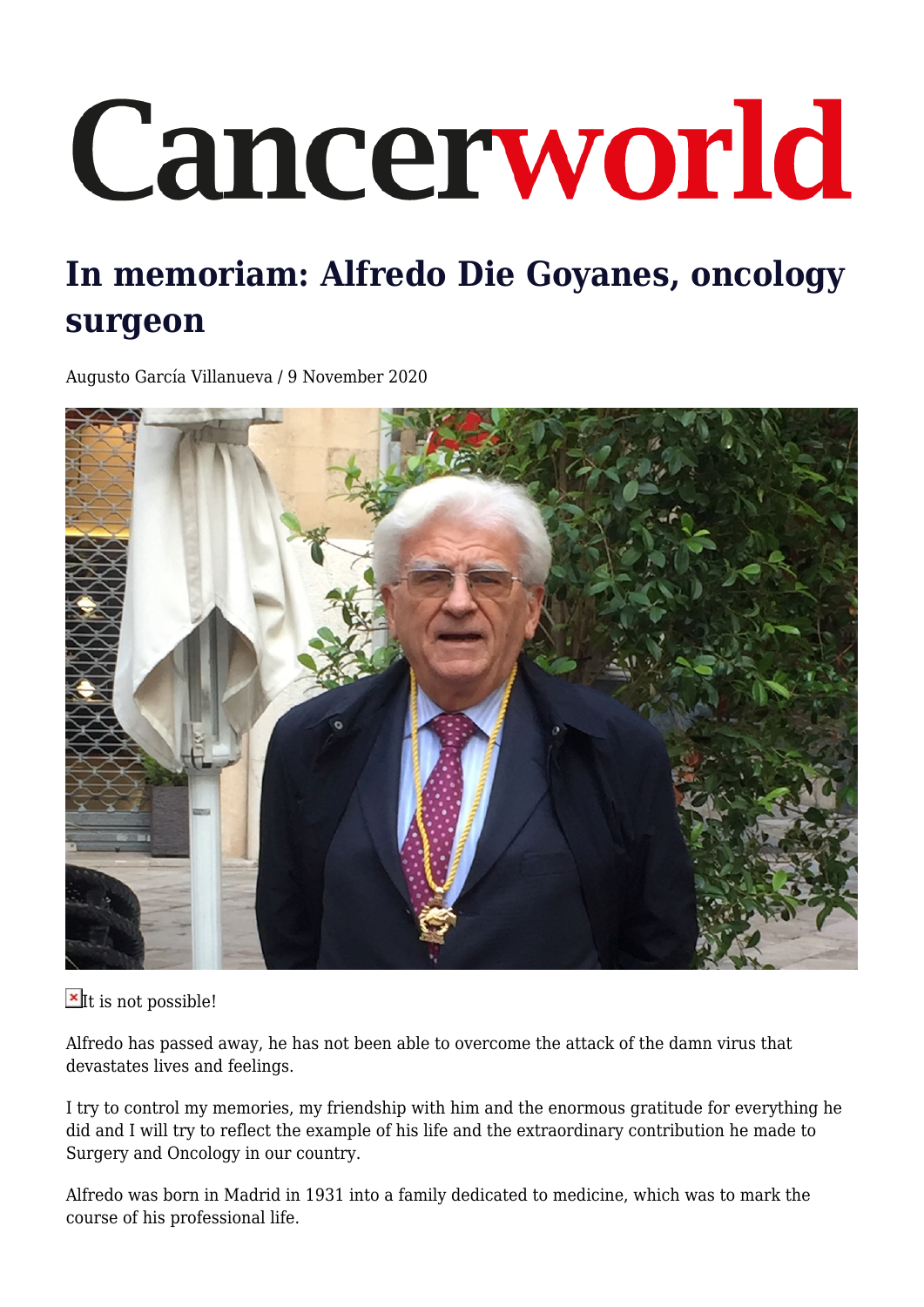He was the grandson of Dr. José Goyanes Capdevilla, extraordinary surgeon and humanist, founder of the National Cancer Institute and the Spanish League against Cancer. He was the son of Dr. José Die y Mas, who guided him and his first steps in surgery, instilling in him the basic principles of being a doctor.

In 1964 he obtained a Fullbright Scholarship and he moved with his family to the United States. He initially developed his activity at Prince George Hospital in Washington D.C. during six months, and later at the Memorial Sloan-Kettering Cancer Center in New York, where he remained until 1969.

This stage was decisive in his personal life, and in his professional training. He had the satisfaction of having reached a goal to which he always aspired: to train in one of the best Oncology Centers of the moment.

He was trained at a time when Surgery was the most effective weapon against cancer, as there were no other weapons of equal efficacy at that time, although he was fortunate to work in a hospital with an important development of Medical Oncology . This was certainly not a reflection of what happened elsewhere at that time.

He returned to Spain and joined the National Cancer Institute of Madrid as a surgeon until 1973, when he obtained the position of Head of General and Digestive Surgery under the direction of Prof. F. de la Cruz Caro, at the then called "Hospital Universitario Primero de Octubre" of Madrid, and in 1976 he obtained the position of Service Chief in the Department of General and Digestive Surgery at University Hospital Ramón y Cajal, a position he held until his retirement in 1997.

There was a time when surgery was, almost in itself, the key to treating tumors, as no other treatment modalities of similar efficacy existed. Today the fight against cancer is based on a multidisciplinary strategy where surgery is included, a strategy which he significantly contributed to develop.  $\vert \mathbf{x} \vert$ 

At that time, the responsibility for obtaining a good therapeutic outcome in cancer treatment depended largely on the performance of the cancer surgeon, who had to be a good doctor above all.

He had to gather extensive anatomical knowledge and safely master the surgical technique adapted to the knowledge of the time, and perform surgery only after a correct and well thought through indication. The surgeon had to be cautious but brave; have a commitment to the patient during the course of the disease and its complications; have ethical values, and not base his decisions on his presumed technical certainty.

If, in addition to all this, the oncological surgeon was capable of transmitting his knowledge with a sense of teaching, stimulating the training of his collaborators towards the knowledge of oncology, and adopting flexible positions and open-mindedness to favor the development of oncology, we will have the ideal oncological surgeon. But does somebody like this exist? We have just described Dr. Alfredo Die Goyanes.

He was founder and first President of the Spanish Society of Head and Neck Surgeons, of the Spanish Society of Surgical Oncology (SEOQ), and of the Federation of Spanish Oncology Societies (FESEO).

He was a humble, vital person; a friend of his friends, and an extraordinary father.

His death leaves a deep sadness among his family and friends, but his legacy remains among his innumerable disciples scattered throughout Spain, who bear the stamp of his training and his "surgical genetics". To some extent Alfredo remains, he has not gone . Rest in peace.